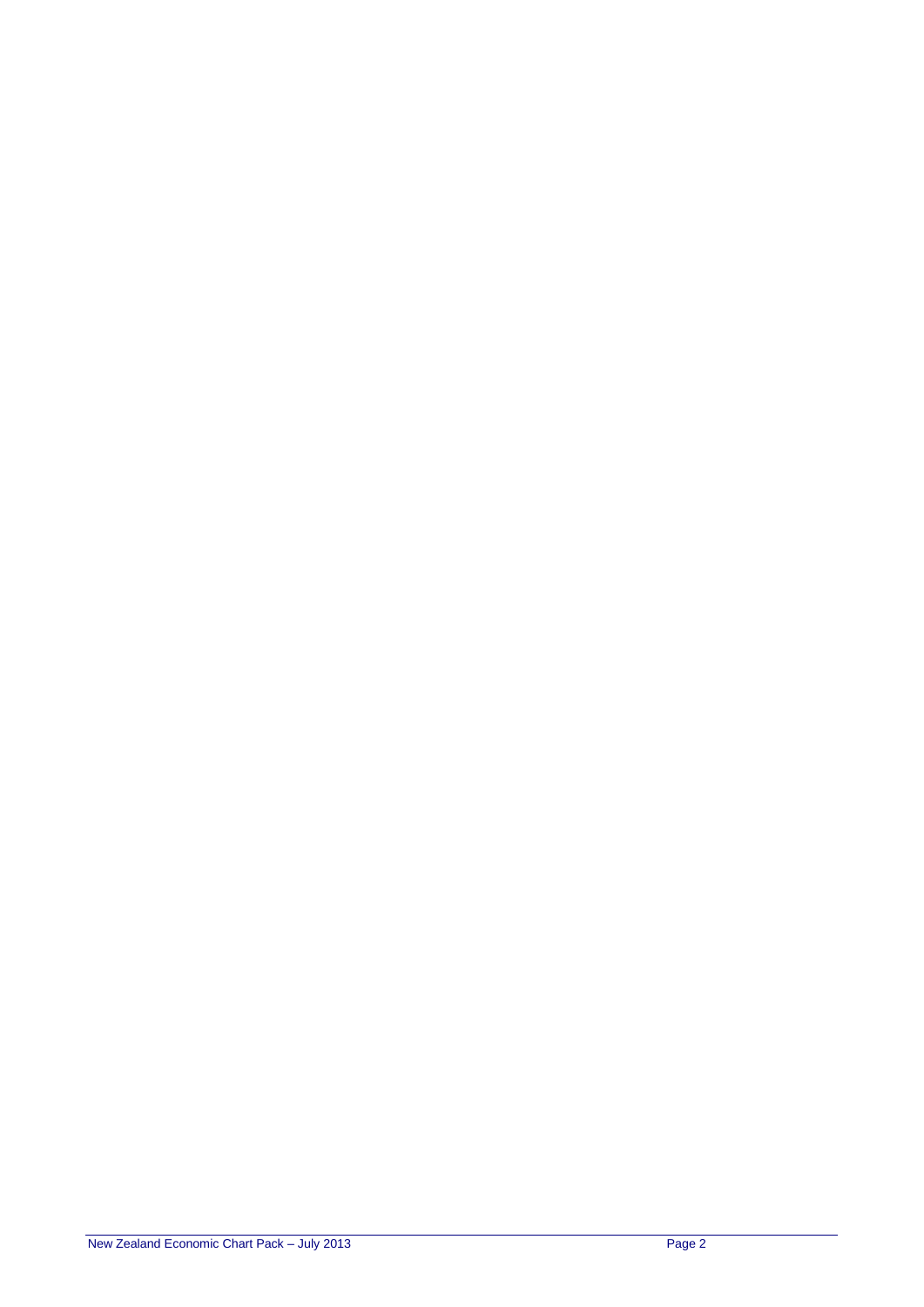## Contents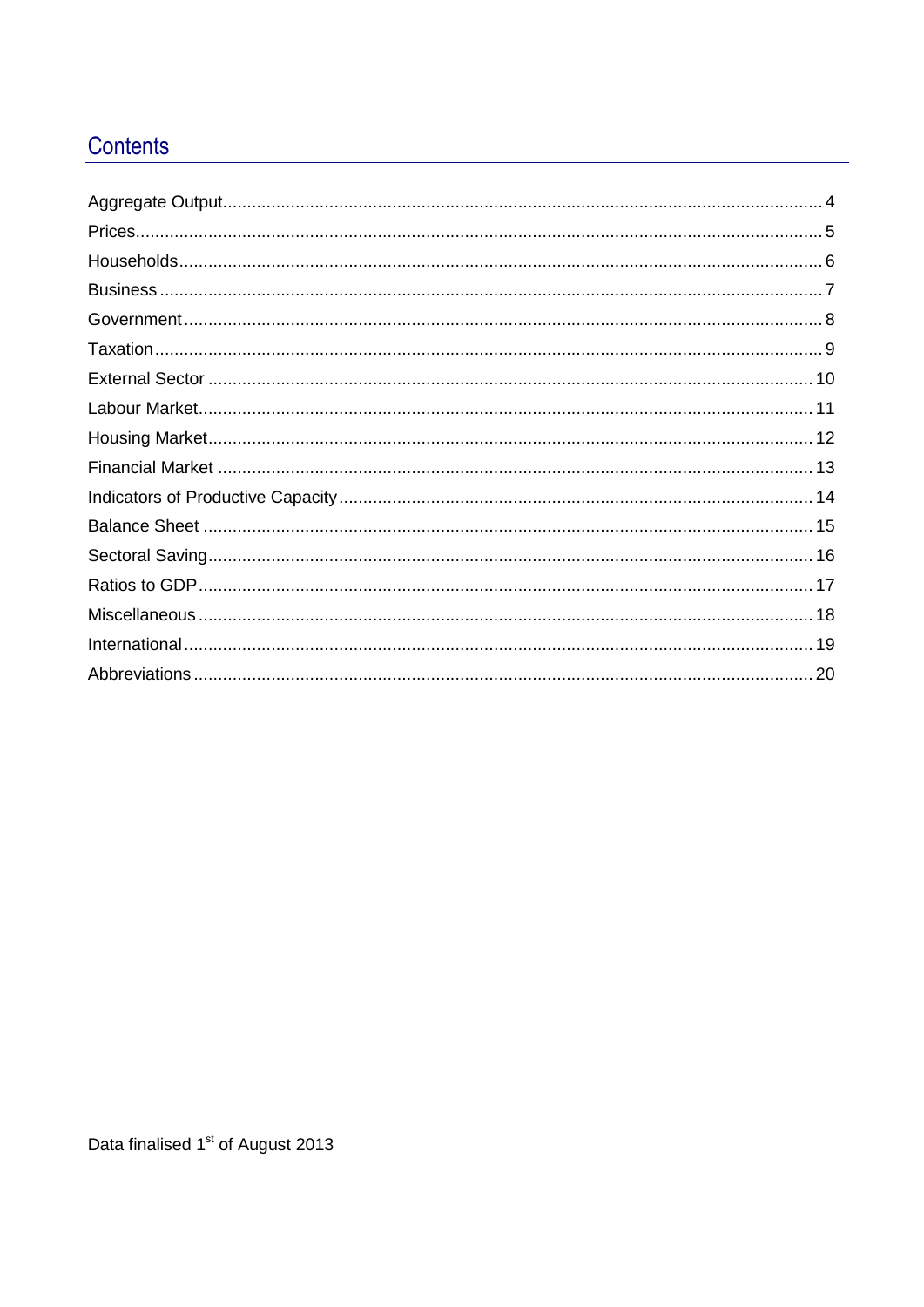## <span id="page-3-0"></span>Aggregate Output

#### **Production GDP Growth**



Source: Statistics New Zealand

#### **Tradable & Non-tradable Activity**



### **Components of Production GDP**



#### **Production GDP per Capita Growth**



#### **Nominal GDP Growth**



### **Components of Expenditure GDP**

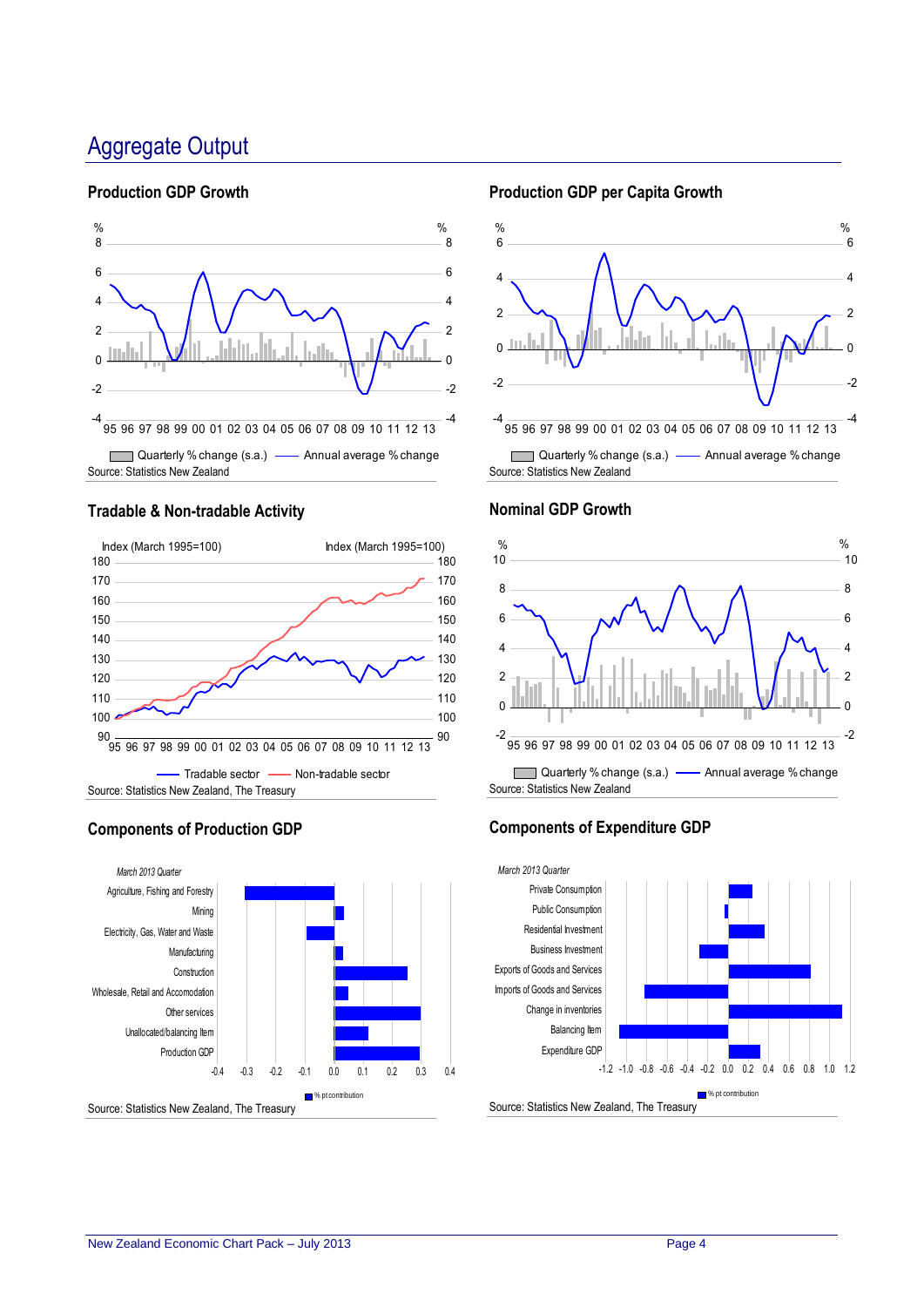## <span id="page-4-0"></span>**Prices**

**Consumers Price Index**



## **CPI Inflation & Pricing intentions**



Source: Statistics New Zealand, ANZ, NZIER





#### **CPI Components**



#### **Inflation Expectations & Implied Premium**



#### **Consumption Deflator**

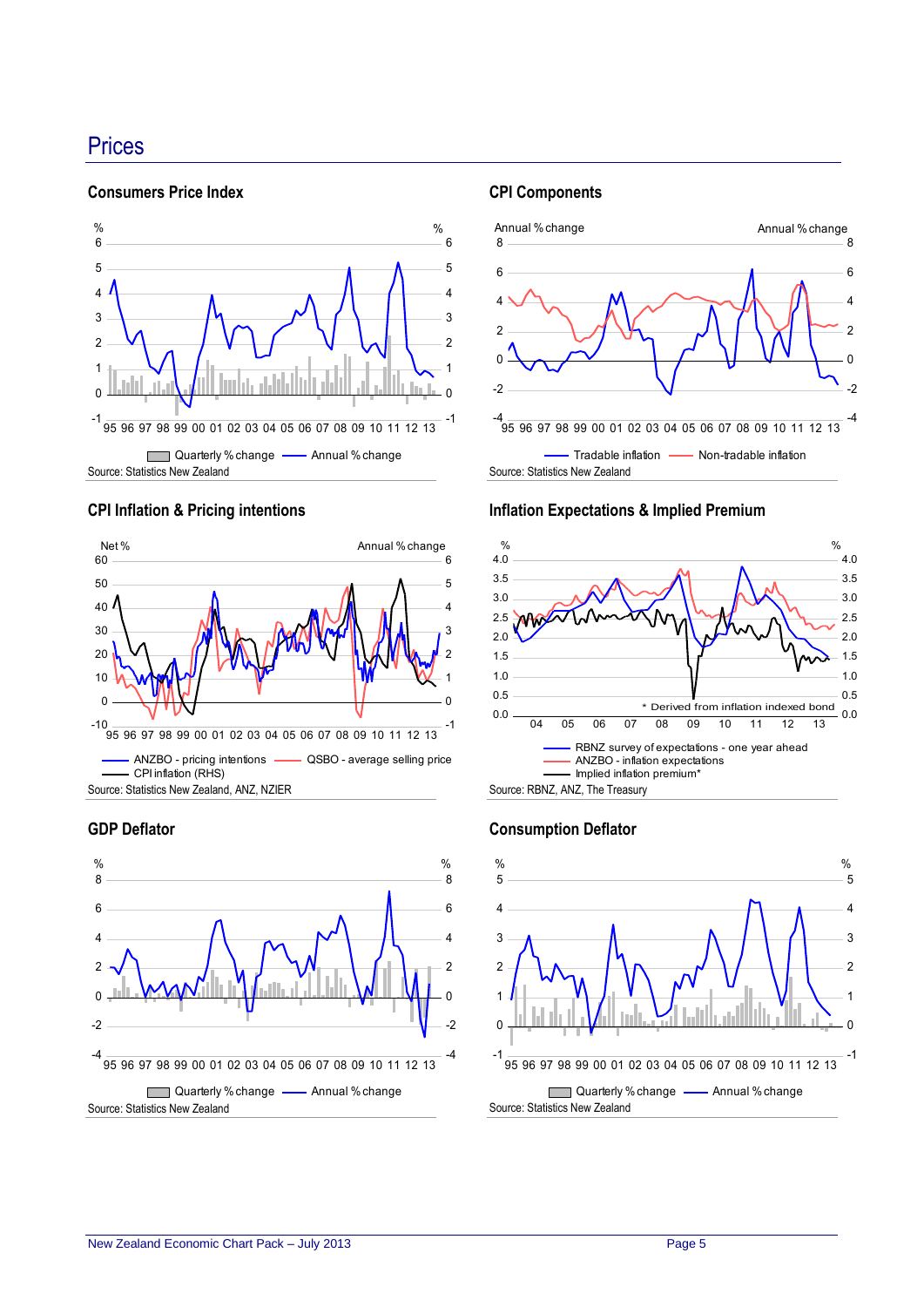## <span id="page-5-0"></span>**Households**

#### **Real Private Consumption Growth**



#### **Nominal Retail Sales & Gross Earnings Growth**



#### **International Travel**



#### **Real Core Retail Sales Growth**



#### **Car Registrations**



#### **Consumer Confidence**

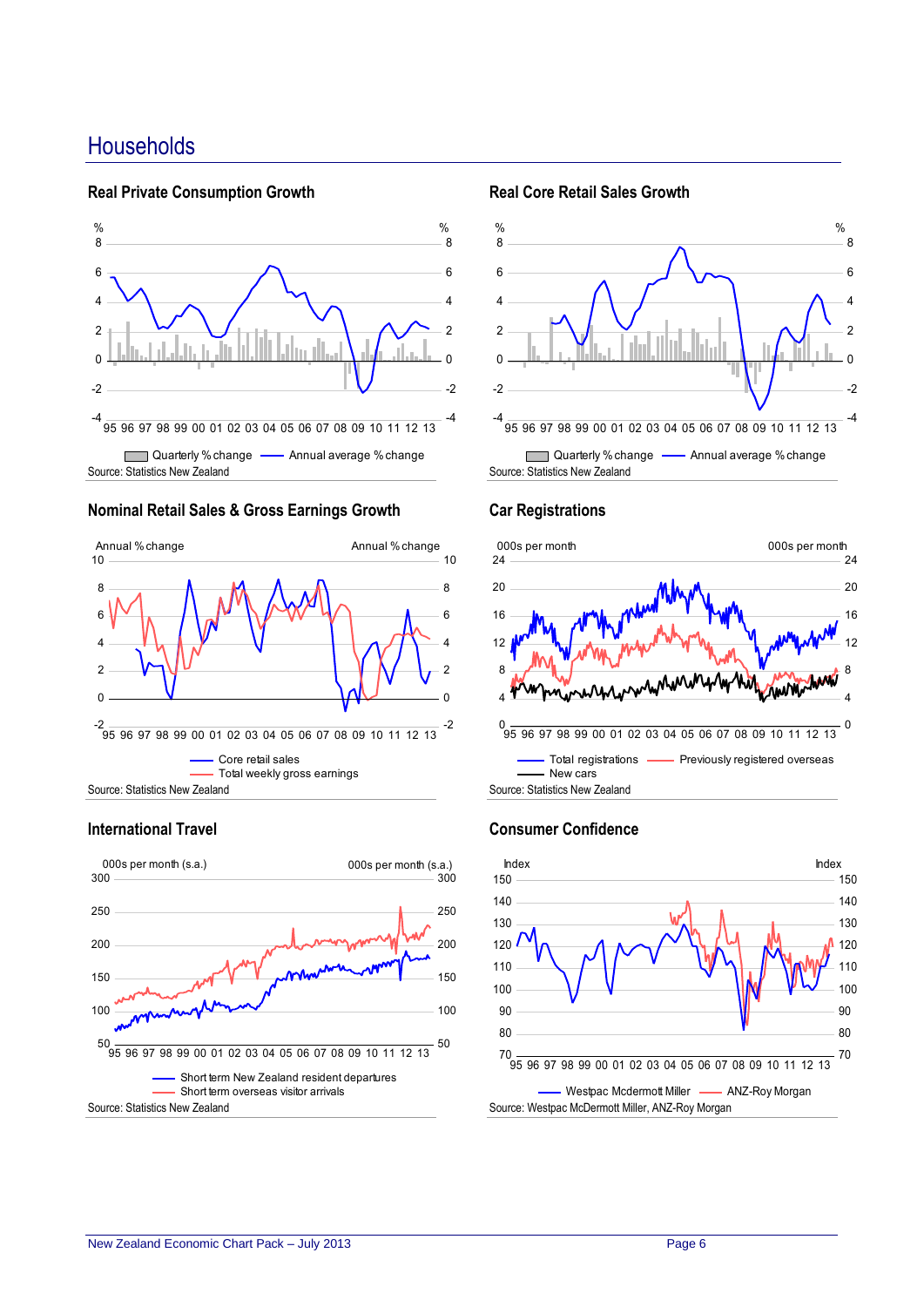## <span id="page-6-0"></span>**Business**

#### **Real Business Investment Growth**



#### **Investment & Business Profitability**





#### **Firms' Own Activity Outlook**

#### **Net Operating Surplus & Company Tax**



#### **Non-Residential Buildings**



#### **General Business Confidence**

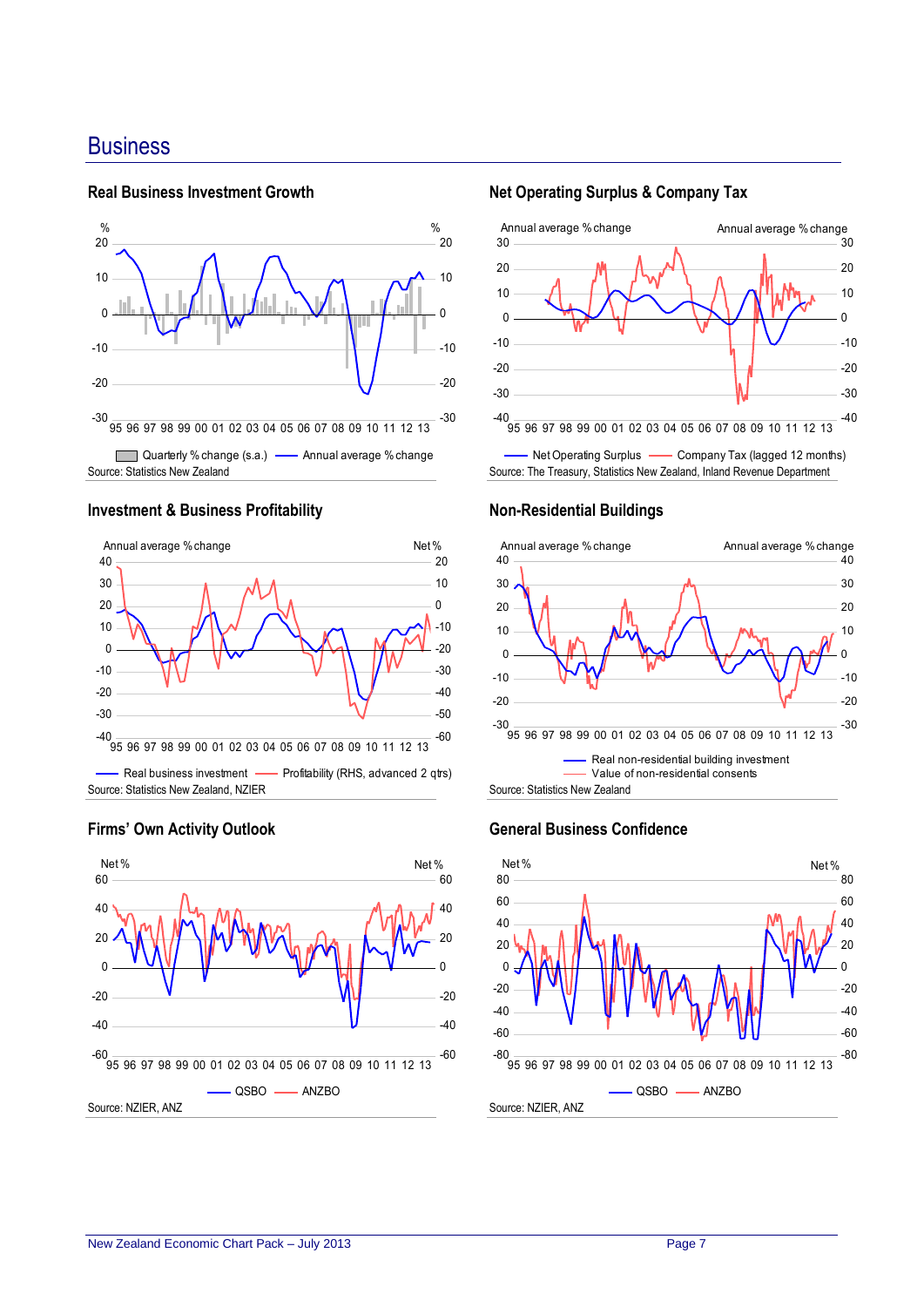## <span id="page-7-0"></span>**Government**



#### **Real Public Consumption Growth (ex-Military)**

## Source: Statistics New Zealand









#### **Real Non-Market Investment growth**





#### **Tax to GDP Ratio**

#### **Implied Company & Personal Income Tax Ratio**

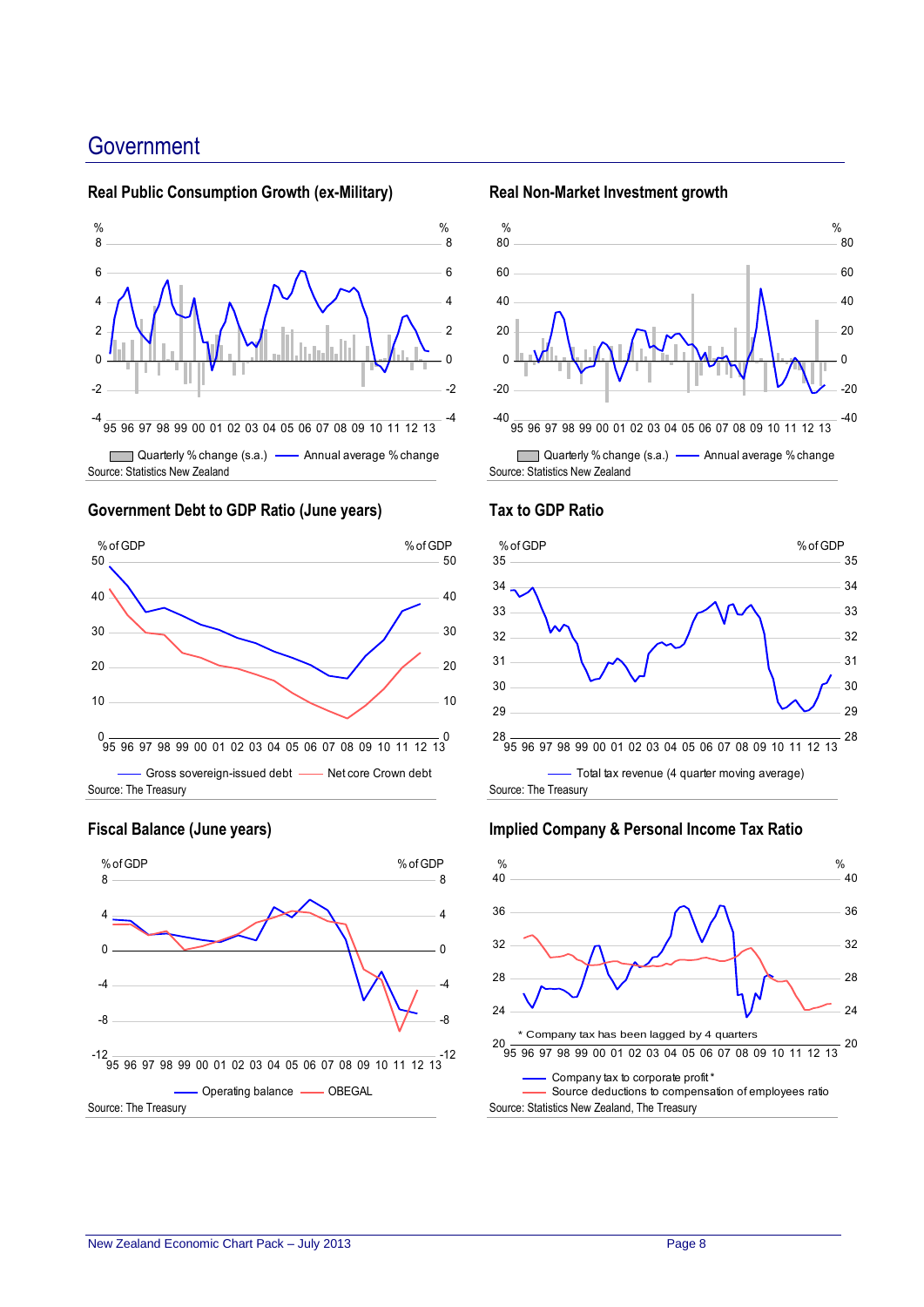## <span id="page-8-0"></span>**Taxation**

#### **Total Tax Receipts & Nominal GDP**



#### **Corporate Tax & Nominal GDP**



#### **Resident Withholding Tax on Interest**



#### -12 95 96 97 98 99 00 01 02 03 04 05 06 07 08 09 10 11 12 13 -8 -4  $\theta$ 4 8 12 -12 -8 -4 0 4 8 12 Annual average % change Mannual average % change

Source deductions - Compensation of employess

# Source: The Treasury, Statistics New Zealand

**Total GST & Nominal Consumption**

#### Source: The Treasury, Statistics New Zealand -4 95 96 97 98 99 00 01 02 03 04 05 06 07 08 09 10 11 12 13 0 4 8 12 16 20 -4  $\Omega$ 4 8 12 16 20 - GST - Nominal private and public consumption Annual average % change **Annual average %** change

#### **Customs GST & Nominal Goods Imports**



**Source Deductions & Compensation of Employees**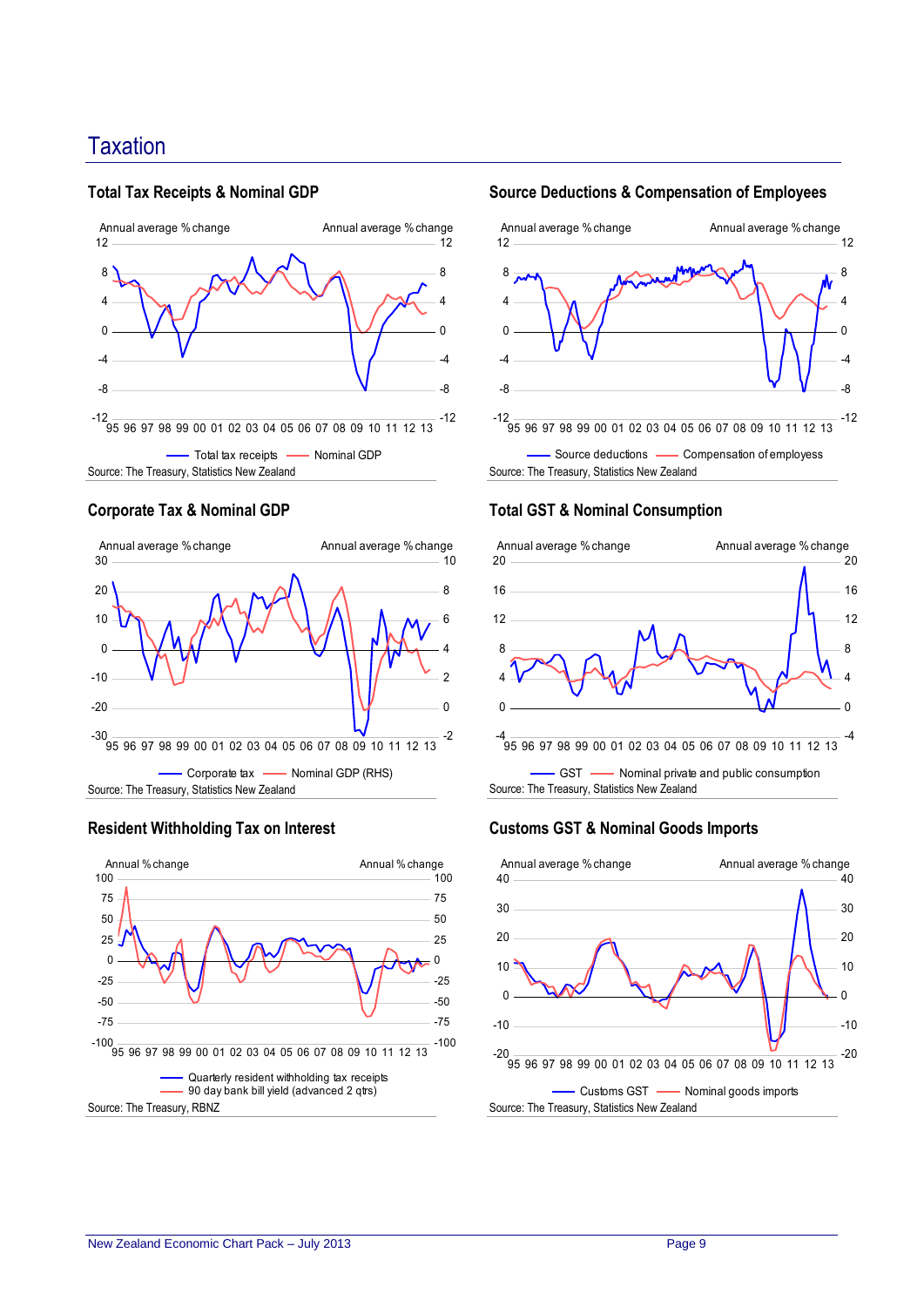## <span id="page-9-0"></span>External Sector

#### **SNA Export Growth**



#### **Current Account**



#### **Composition of Export Volume Growth**



#### **SNA Import Growth**



#### **OTI Terms of Trade**



#### **Composition of Import Volume Growth (ex-Military)**

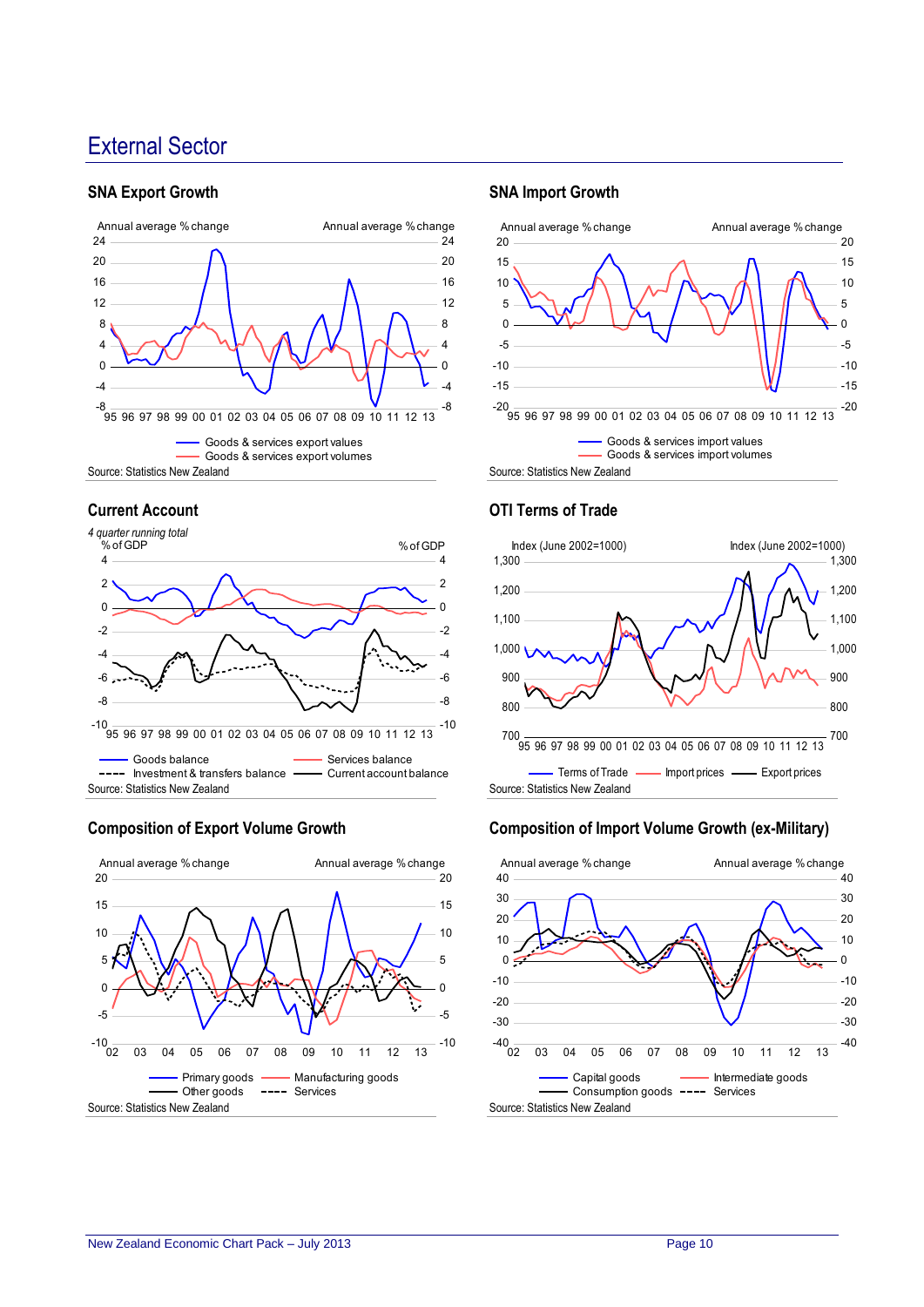## <span id="page-10-0"></span>Labour Market

#### **Unemployment & Participation Rate**



#### **Labour Productivity (GDP divided by hours worked)**



#### **Employment Intentions**



#### **Employment & Labour Force Growth**



#### **International Migration**



#### **Wage Growth**

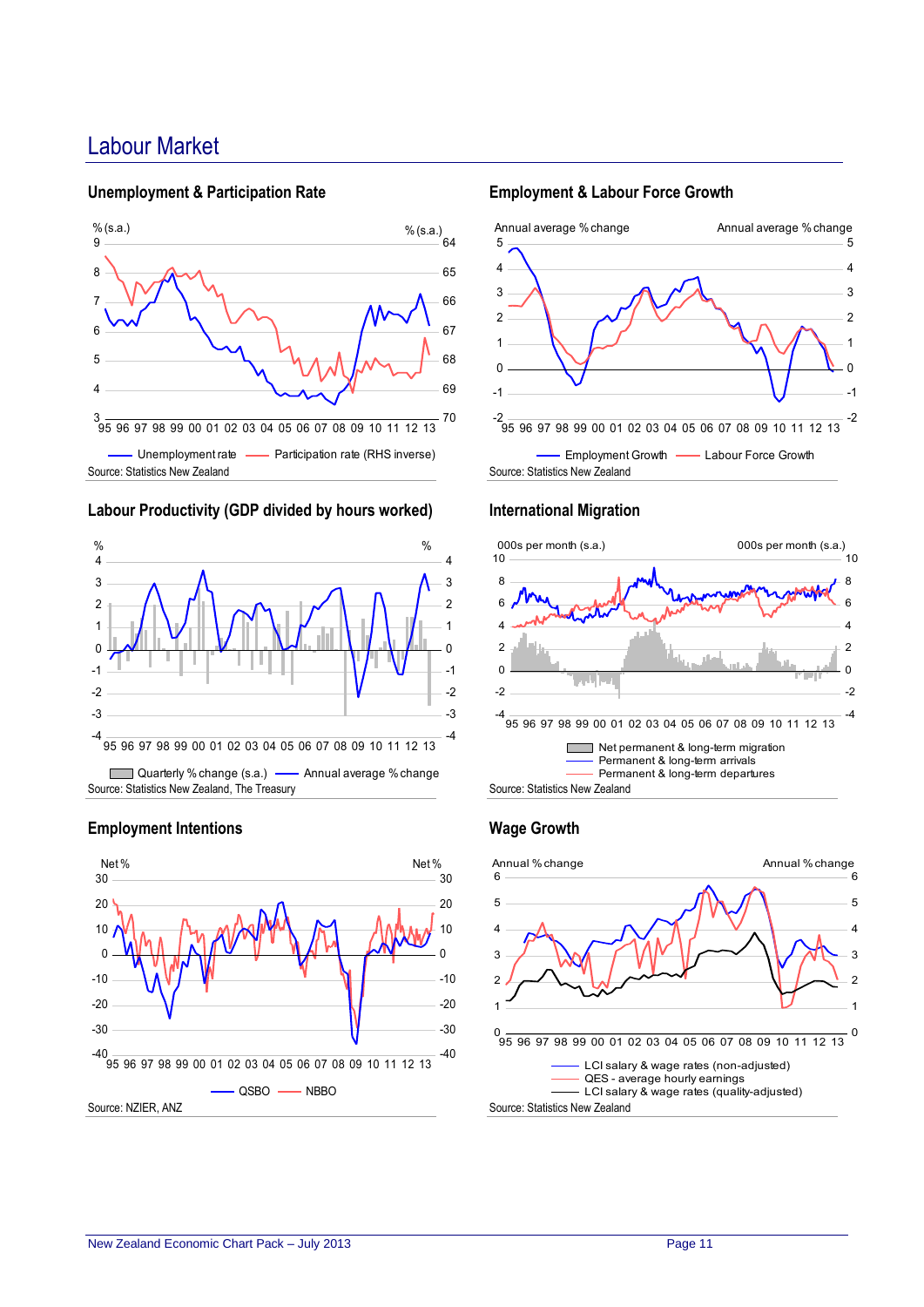## <span id="page-11-0"></span>Housing Market

#### **Real Residential Investment Growth**



#### **House Sales & Building Consents**



#### **Affordability (based on REINZ median house price)**



#### **House Prices**



#### **House Sales & Days to Sell**



#### **Migration & House Prices**

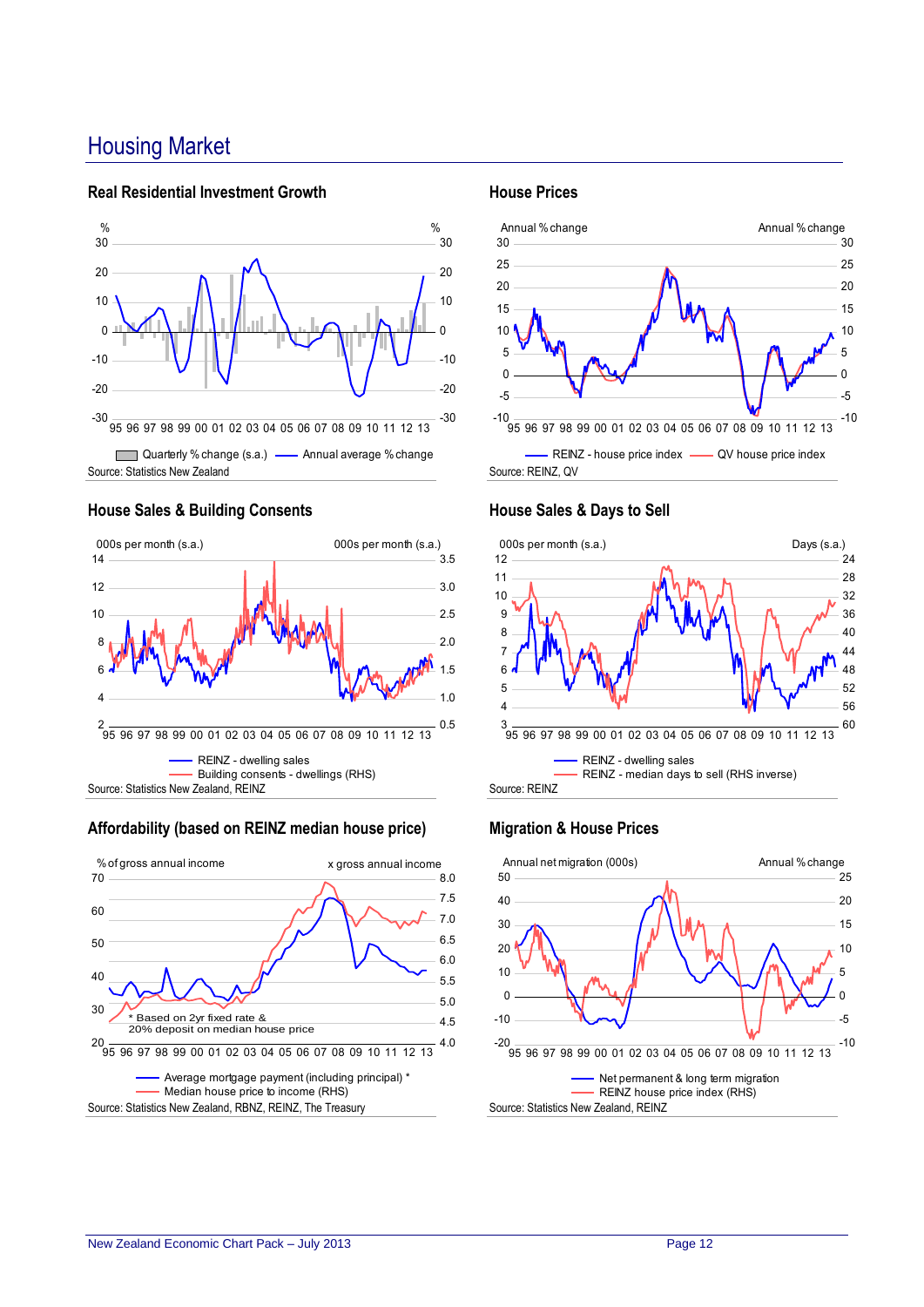## <span id="page-12-0"></span>Financial Market

#### **Wholesale Interest Rates**



#### **Trade-Weighted Exchange Rate Index**



#### **Long-Term Interest Rate Differentials**



#### **Retail Mortgage Rates**



#### **Equity Market Indices**



#### **Exchange Rates**

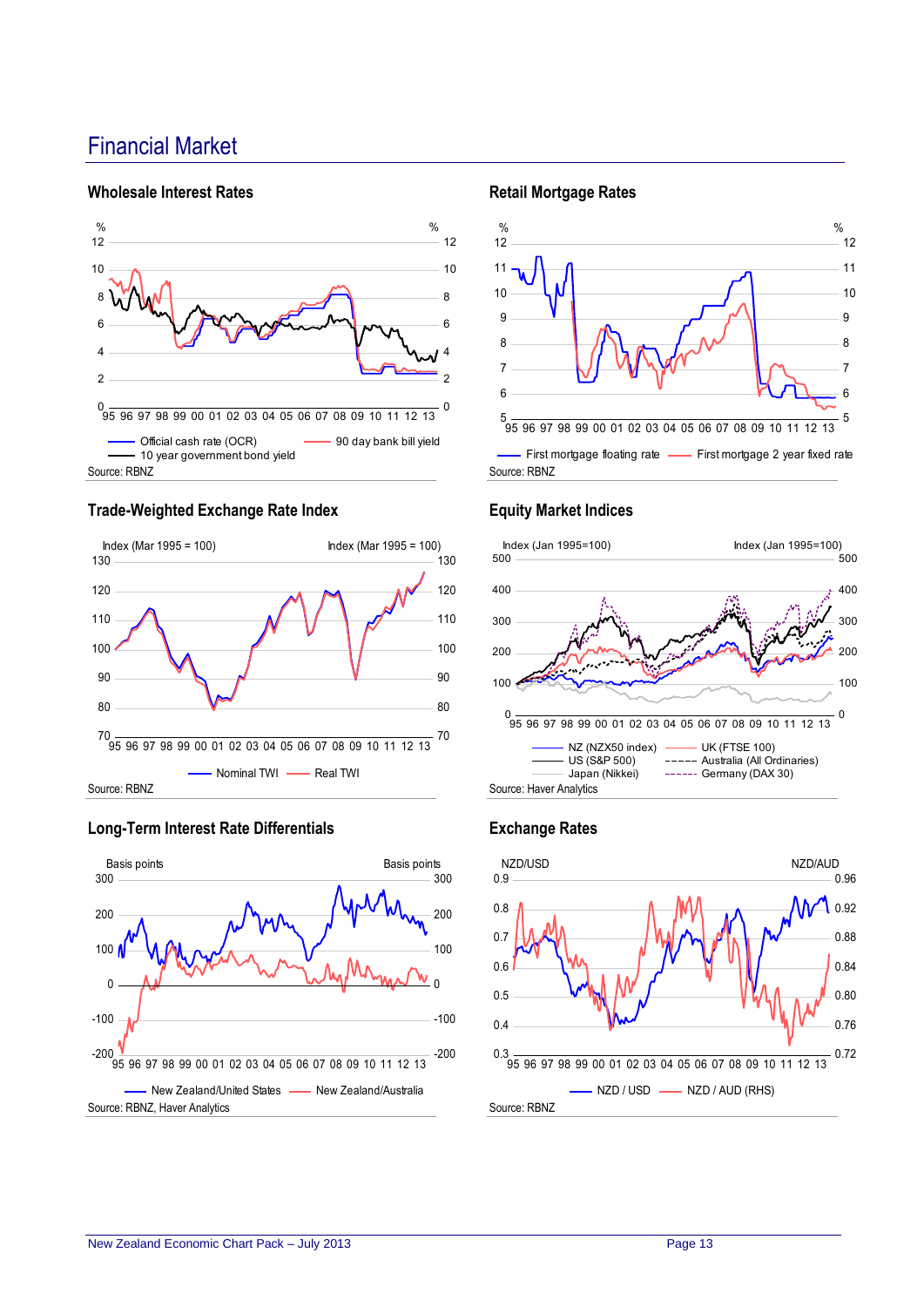## <span id="page-13-0"></span>Indicators of Productive Capacity

#### **Output Gap**



#### **Capacity Utilisation**



#### **Resource Pressures**



#### **Capacity Utilisation**





# **Demand Pressures**

#### **Difficulty Finding Labour**

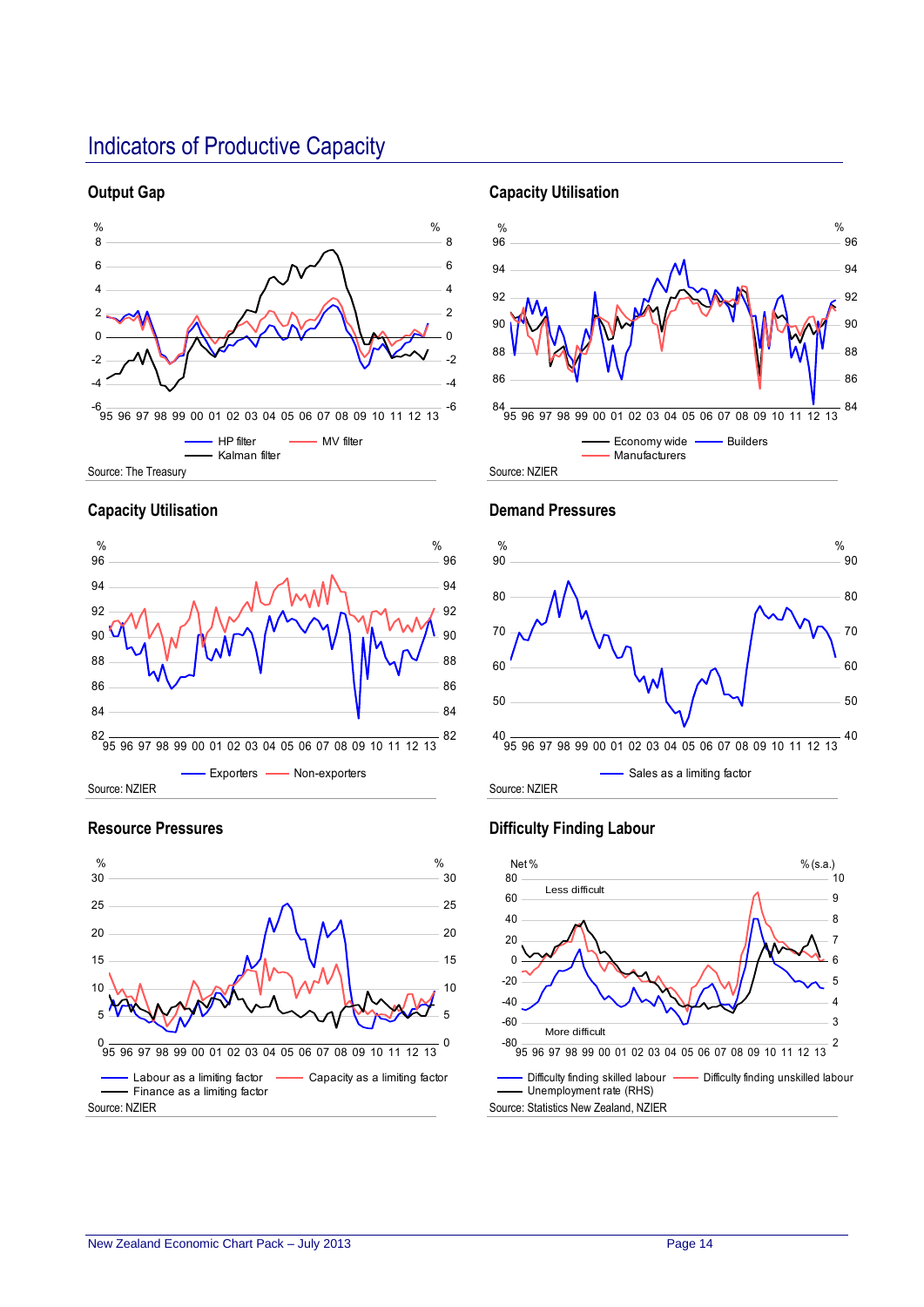## <span id="page-14-0"></span>Balance Sheet

#### **Household Debt to Asset Ratios**



Source: RBNZ, The Treasury

#### **Household Assets & Liabilities**



#### **Net Foreign Assets**



#### **Household Debt & Servicing**



#### **Household Equity**



#### **Credit Growth**

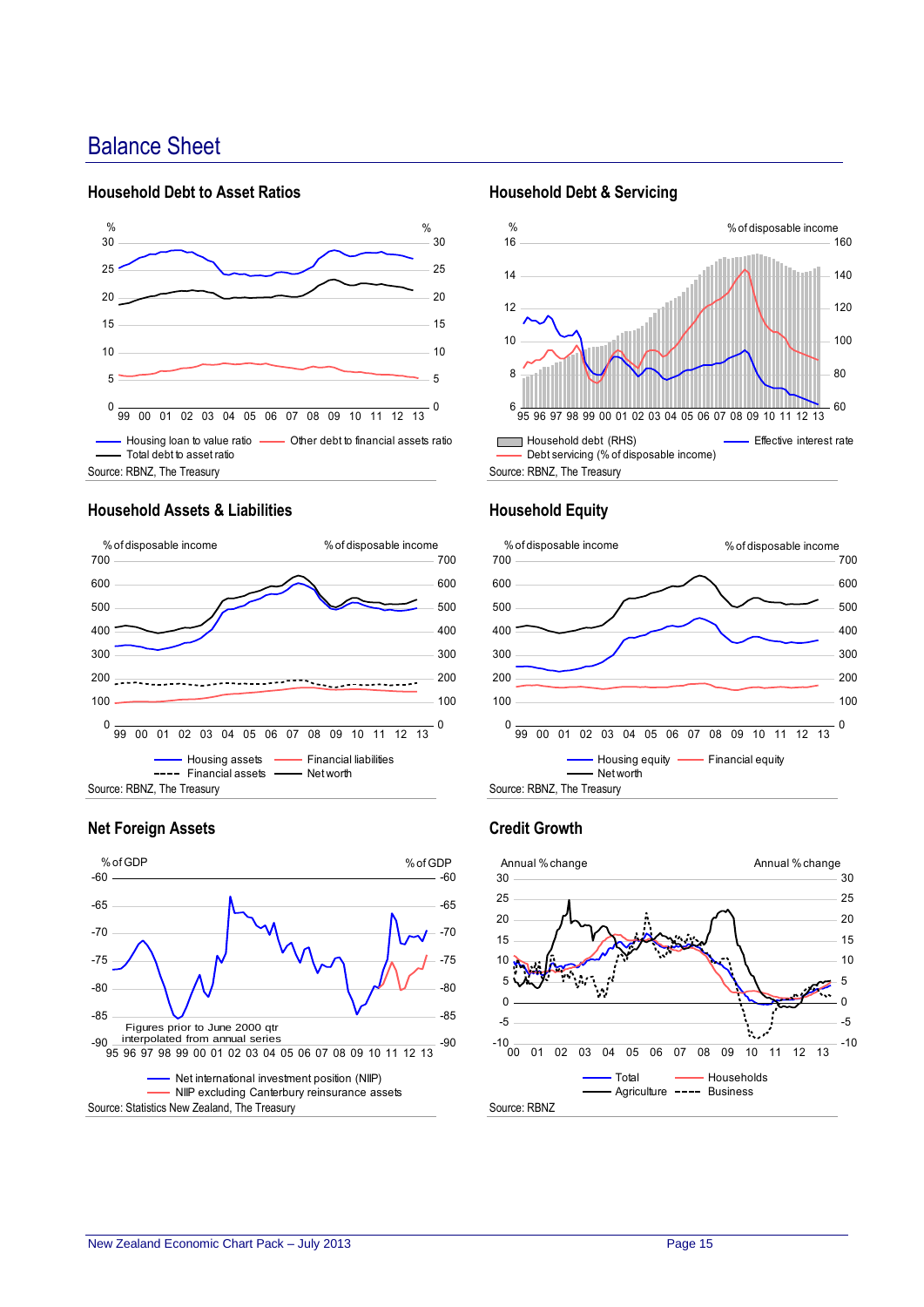## <span id="page-15-0"></span>Sectoral Saving

#### **Net Household Saving (March years)**



#### **Net General Government Saving (March years)**



#### **Gross Saving & Investment Flows**



#### **Net Business Saving (March years)**



#### **Net National Saving (March years)**



#### **Net Household Saving**

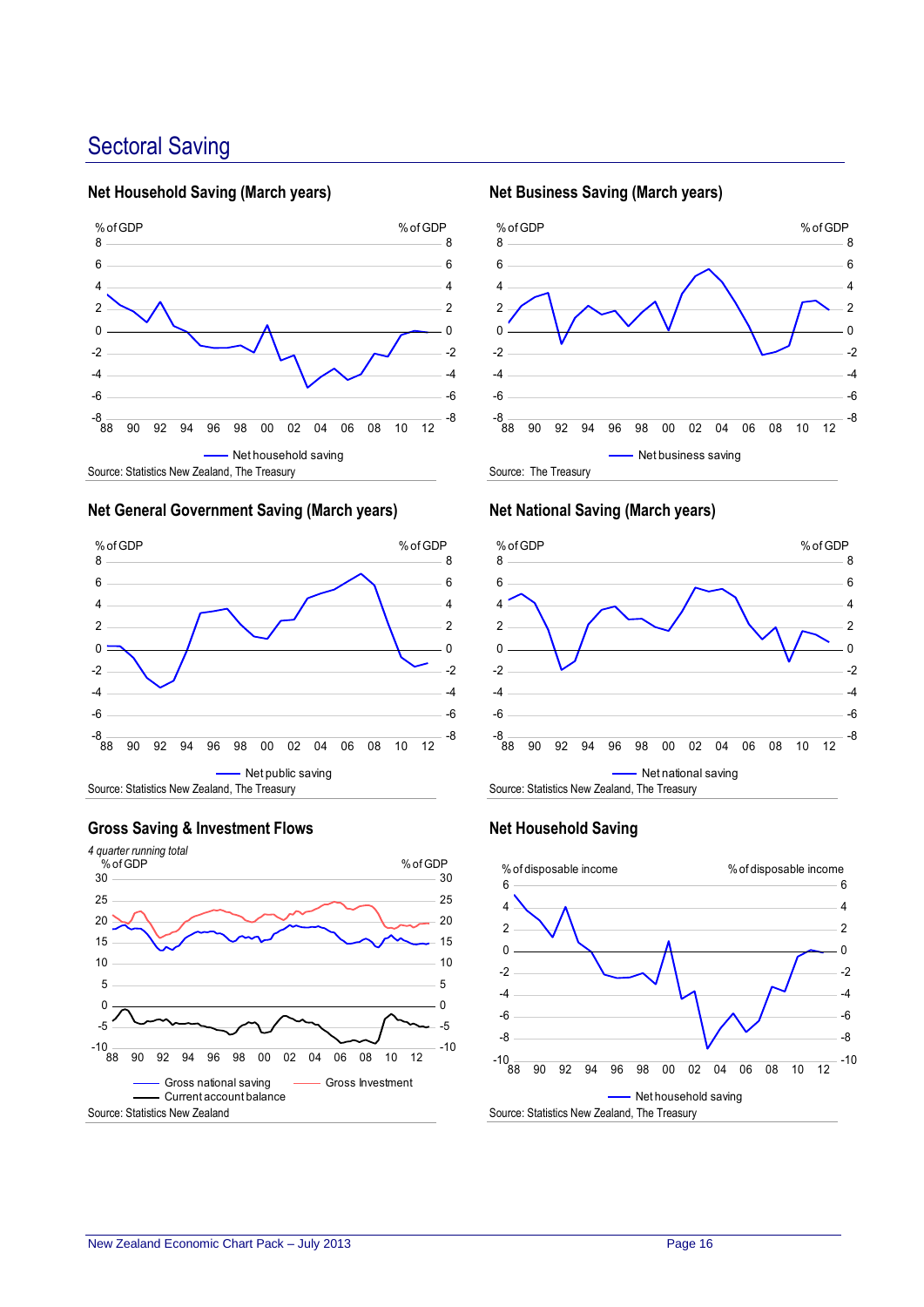## <span id="page-16-0"></span>Ratios to GDP

#### **Private Consumption**



#### **Residential Investment**



**Nominal Imports & Exports**



#### **Public Consumption**





#### **Other Investment**

#### **Real Imports & Exports**

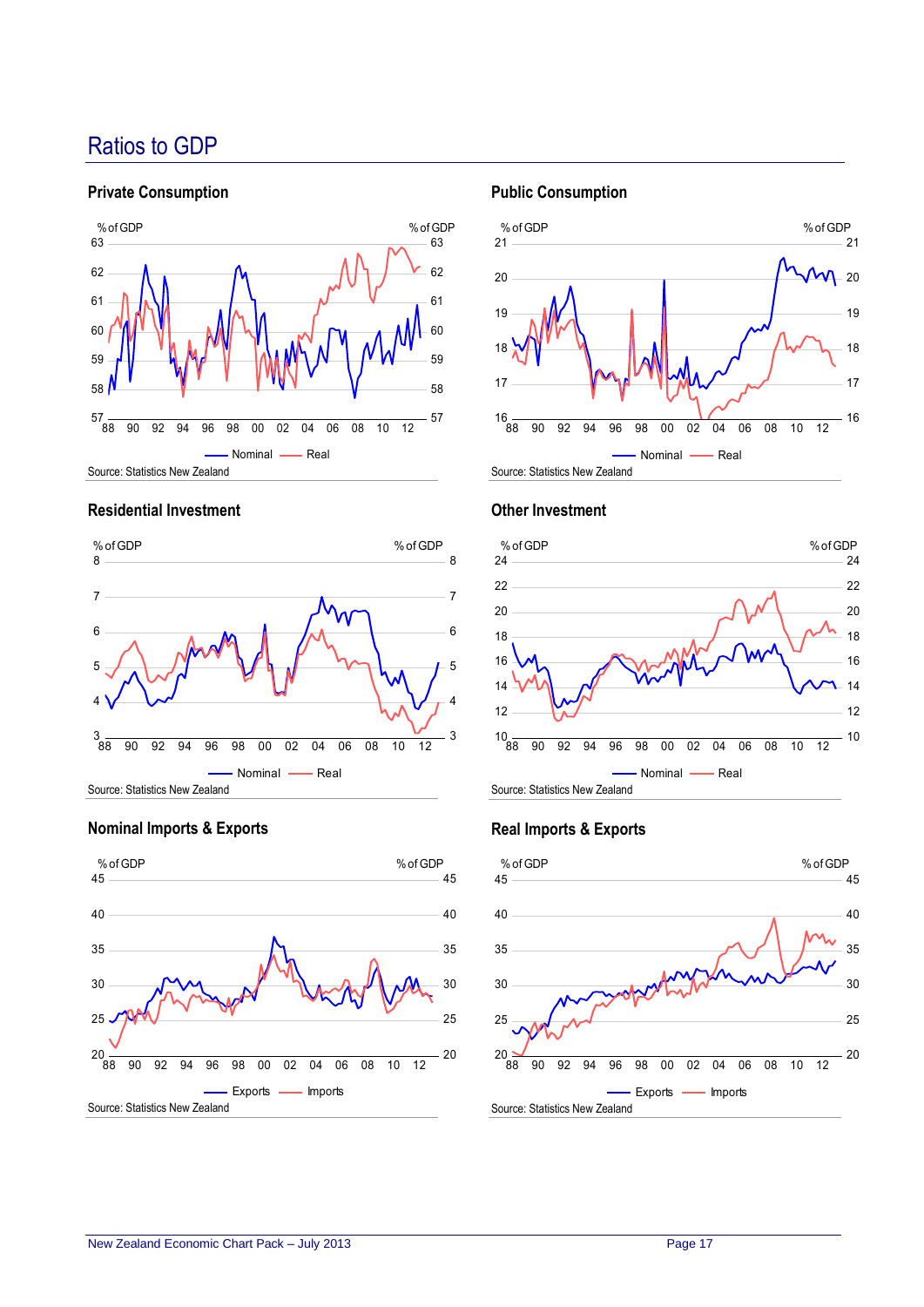## <span id="page-17-0"></span>**Miscellaneous**

#### **Soil Moisture Deficit**



#### **Electricity Generation**





#### **Trading Partner Growth**

#### **Southern Oscillation Index**





### **Electricity Price**

#### **Purchasing Managers Indices**

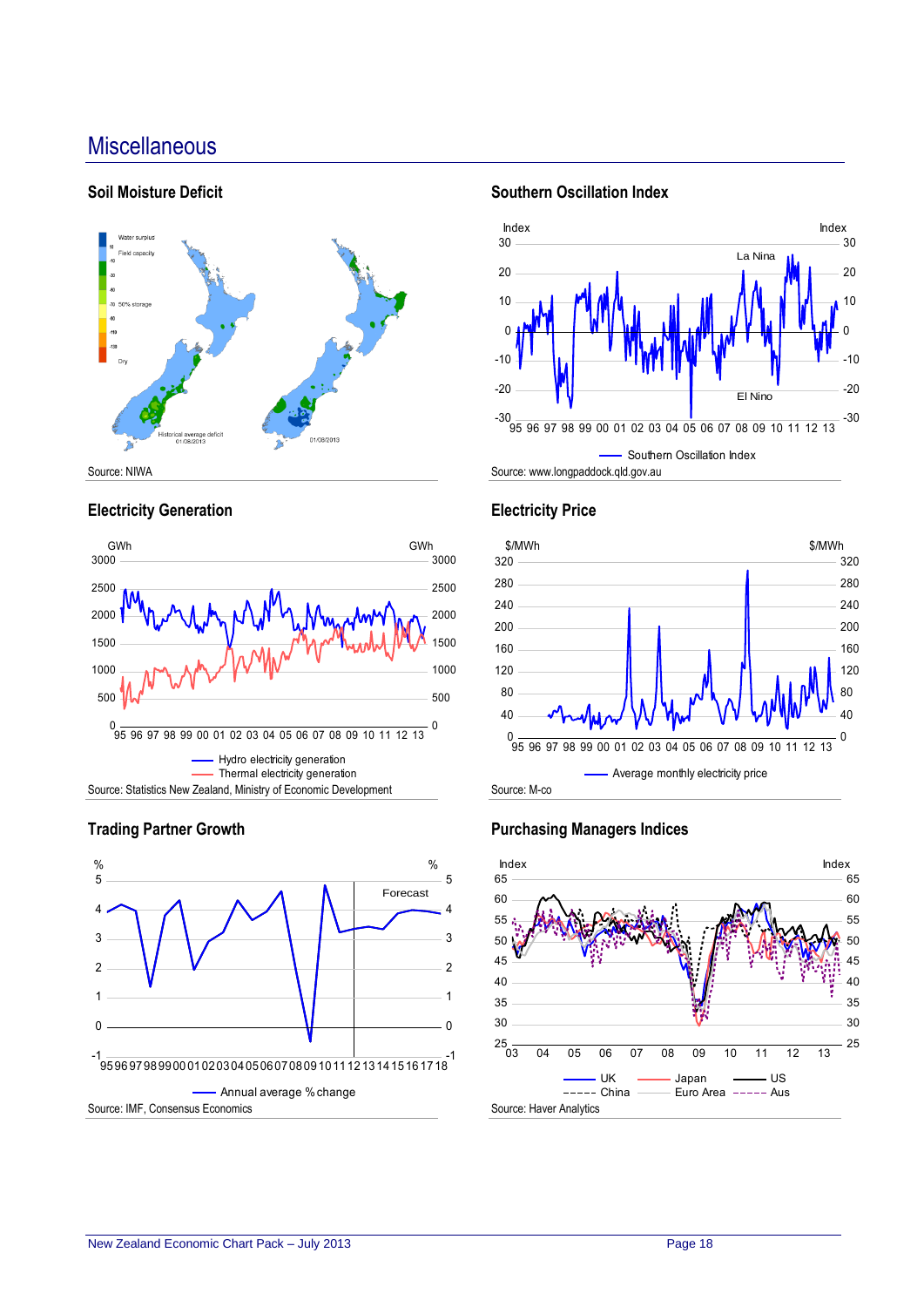## <span id="page-18-0"></span>International

#### **Real GDP Growth**



#### **Official Interest Rates**



Source: RBNZ, Haver Analytics

### **Unemployment Rate**



#### **CPI Inflation**



#### **Short term Interest Rates**